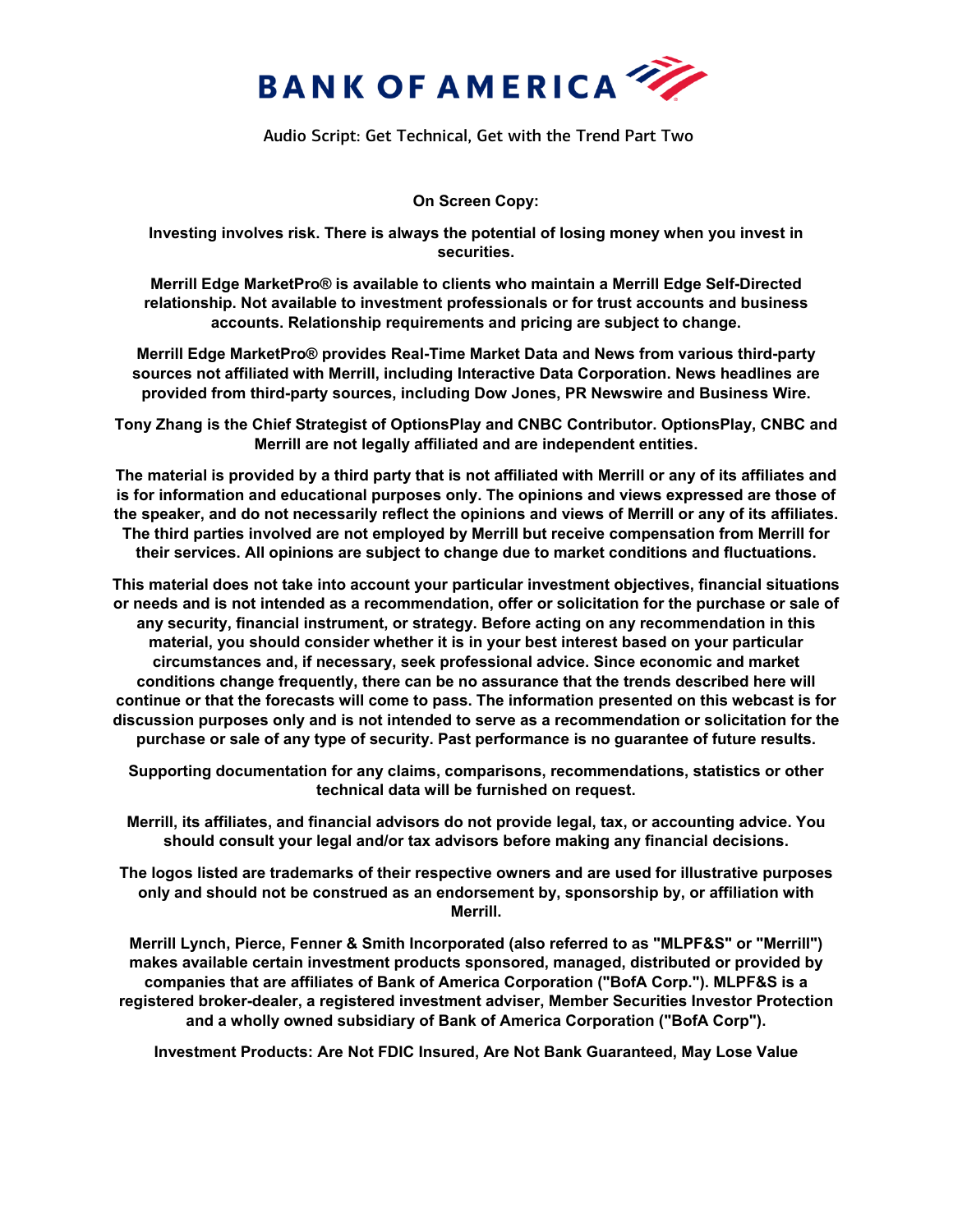## **Audio Script:**

The use of technical analysis is an important tool for many investors to gauge the outlook of a security. While there are an almost infinite number of ways that technical analysis can be leveraged, two of the most popular methods are drawings and technical indicators. We will explore in today's session, how price action and indicators can be utilized to gain a directional outlook using technical analysis. This is the 2nd part of a two-part series, dedicated to understanding various tools of technical analysis for identifying trends and potential price targets.

I would like to make you aware that technical analysis is performed by an individual and derives from many theories. This presentation is intended for informational purposes only. Investing involves risk, therefore – please take a moment to read through and be aware of all of the information contained in these disclosures. You can contact us if you have questions on this information or anything else we cover today.

Today we will build upon the foundational concepts that you learned during the Get with the Trend – Part One Series. We will kick off with an introduction to trendlines and broken trendlines to determine a primary trend and trend reversals. We will then assess how moving averages can provide automatic trendlines and used to identify support and resistance levels. Understand how multiple moving averages can be combined to generate bullish and bearish views, and introduce trading momentum with RSI.

All of the topics today are intended to help us identify bullish and bearish signals to decipher which direction, if any, a security may be headed. We will be assessing charts. All screenshots in this presentation are sourced from Merrill Edge MarketPro - which is available to Merrill Edge Self-Directed clients. You can access the platform by hovering over trade and selecting Merrill Edge MarketPro from the drop down. We are focusing on charts and the use of drawing tools. Let's dive in.

In our Get with the Trend Series Part Two, we are going to continue what we learned in Part One and cover three methods to identify primary and trend reversals. First, we will start with trendlines, which are a powerful guide to the overall direction of a security. We will explore the rules to identify a primary trend as well as a trend reversal using broken trendlines. It is important to understand that trendlines are subjective and may provide different conclusions to each user. The second analysis technique that we will learn is moving averages, which act as an automatic and dynamic trendline. We will explore how moving averages can be utilized to determine potential support and resistance areas and combined with each other to generate buy and sell signals. While the calculations of moving averages are not subjective, the interpretations of moving averages may be different for each user. And lastly, we will explore how RSI, a popular momentum indicator that can be utilized in multiple ways to identify a potential trend reversal. Technical indicators have become increasingly popular and widely accepted as a tool to determine the outlook of a security. While the calculation of each indicator is objective, users may still have different interpretations of the same technical indicator.

To learn more about Chart patterns, which are important to understanding trendlines, please review our session on Get with the Trend – Part One, located below. Let's start with a review of primary trends using trendlines.

We will start today's session with a quick revisit to a topic that we covered in our Get with the Trend series Part 1, uptrends. We touched upon that a series of higher highs and higher lows reflect an increase in demand relative to supply. Today we will expand on this concept by drawing on the chart to connect those higher lows to form a bullish trendline. This trendline can be utilized as future support levels for the primary uptrend. Duration and multiple points add to the significance of the trendline and changes to that trend. Additionally, a parallel line can be drawn to form a trend channel resistance line. While trendlines come in many forms, generally they should not be too steep or flat, a 30 to 50 degree slope is ideal.

Next, let's look at the opposite of a bullish trendline, a downtrend. We touched upon that a series of lower highs and lower lows reflect supply that outpaces investor demand. When we draw on the chart to connect those lower highs, we can form a bearish trendline. The bearish trendline can be utilized as future resistance levels for the primary downtrend. Additionally, a parallel line can be drawn to form a trend channel support line. With both bullish and bearish trendline channels, they can be used to project the speed of the primary trend, until the trend is broken.

Now, with an understanding of trendlines to determine the continuation of a primary trend, eventually all trends must come to an end. Trendlines serve as an important tool in determining a trend reversal when they are broken. A break of a trendline could happen either below a supporting bullish trendline or above a resistance bearish trendline. However, since trendlines can be somewhat subjective to draw, rules can help determine if broken trendline is valid. While there are no hard and fast rules, the more of the following conditions that apply, the more likely a trend reversal

is occurring.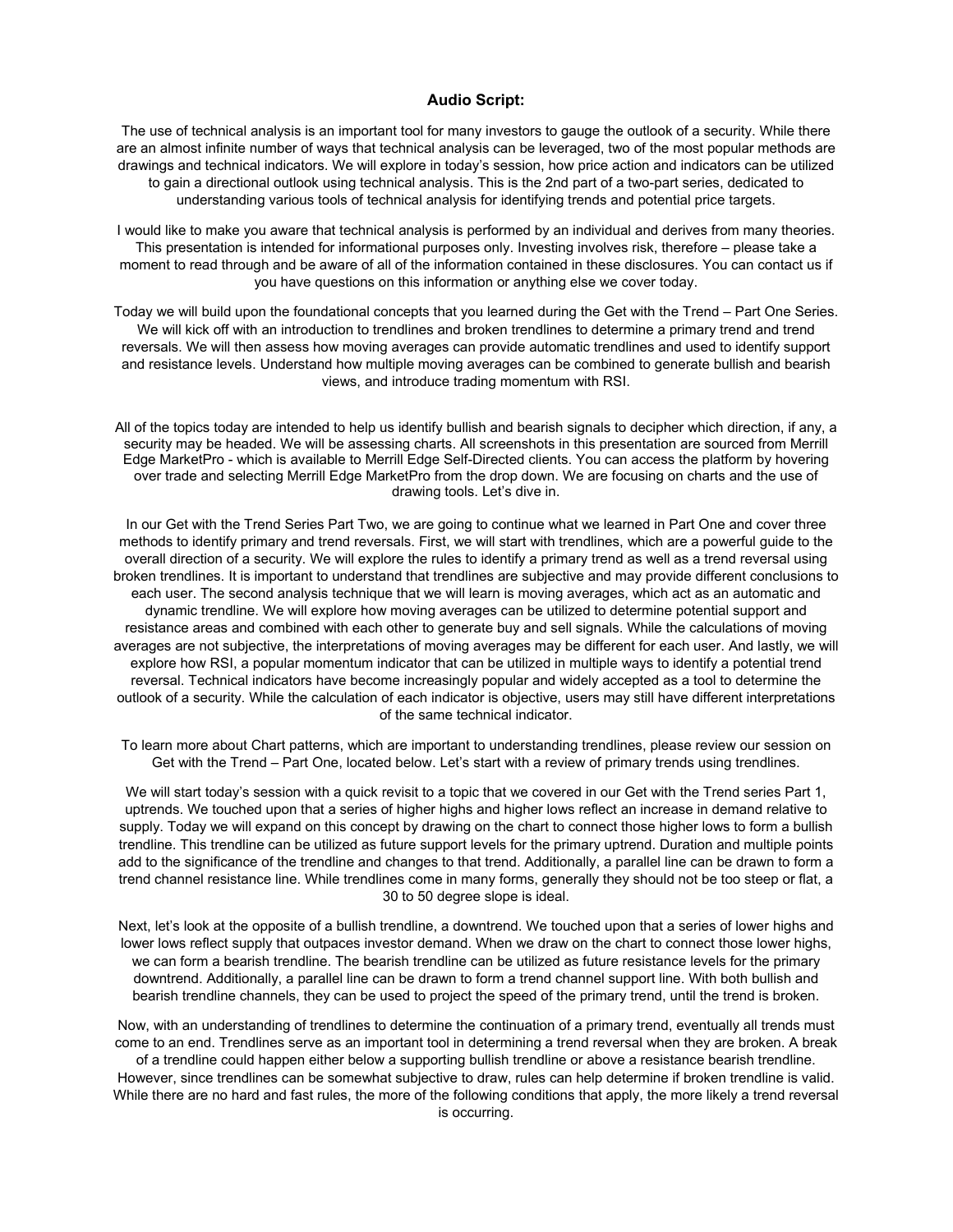The break above or below the trendline of at least 1%. It occurs on greater than average volume, when technical events are accompanied with above average volume, it generally leads to a higher conviction of the event. Consecutive closing bars above or below the broken trendline. There is a retest of the broken trendline and failure at the retest. Lastly, the size of the break is measured to be larger than the 5 period average true range. Let's look at an example of a broken trendline to understand these conditions.

We will use an example of a broken bullish trendline to signal a trend reversal. To first identify a stock is in an uptrend, we connect a series of higher lows to form a bullish trendline. In this example a stock makes a relative low around \$90, then \$110, \$123 and finally at \$153. Connecting these 4 relative lows allows us to draw a bullish trendline, providing a support line for the primary trend. A parallel line can also be drawn to the bullish trendline to create a channel resistance line. This example contains at least 4 points connecting the trendline which lasts for approximately 6 months, a moderate amount of time for a stock to be in an uptrend.

The break of the bullish trendline then occurs in early Feb 2021 of roughly \$5, which is greater than 1% below the trendline and the average true range. It also occurs on significantly higher than average volume. Lastly, there are multiple consecutive closing bars below the bullish trendline. This creates more than enough sufficient evidence of a valid broken trendline. To project the target price of a broken trendline, the height of the channel of \$25 can be utilized. Additionally, a multiple of the \$25 can also be used with Fibonacci extensions which Jessica covered during our Get with the Trend – Part 1 session. The trendline break which occurs around the \$153 area, would target \$128 using a \$25 channel height, which the stock reaches in about 1 month. However, not all trends are quite this orderly or easily identifiable, so we'll explore how investors can have automatic trendlines drawn using moving averages.

Moving averages are one of the most popular trend following and support and resistance indicators in technical analysis. A moving average is simply the average price over a certain lookback period. Common periods used by technical analysts are 20, 50, 100, 150 and 200 period moving averages. Moving averages can serve as a dynamic and automatic trendline to determine the trend of a security. While there many ways to use a moving average the 3 commonly accepted methods are: One, when the price of a security is trading above the moving average, it is considered to be in a bullish trend, and below the moving average, a bearish trend; Two, If the slope of the moving average is positive, it is considered to be in a bullish trend, and a negative slope is considered a bearish trend, and three, when a shorter period moving average crosses above a longer period moving average it is considered bullish, and a cross below is considered bearish. While there are other calculations for moving averages, such as exponential, smooth and weighted, simply moving averages are by far the most popular. In my experience, keeping it simple is generally considered best practice with simple moving averages. Let's review an example of some simple moving averages in action.

We will use an example of a stock with 5 different simple moving averages drawn on the security. While this security remains in an uptrend for the length of the chart, it does so at different rates with pullbacks of various magnitudes. We will see how various moving averages will act as support and resistance throughout the uptrend. In our previous trendline example, we had to connect relative highs and lows to draw a bullish trendline support. Moving averages will now act as our automatic trendlines using the popular 20, 50, 100, 150 and 200D SMA.

Notice that during the May 2020 to Mid Feb 2021 period, the stock runs from \$55 to \$160. At first, the 20 Day (purple) moving average acts as a trendline support, bouncing higher each time the stock pullback to the 20D SMA. Into Sept-Nov, the purple moving average turns flat and even slopes downward, as the stock tests the Red 50 Day moving average which now also acts as support when the stock pulls back to it. When the stock gains upward momentum in Jan and Feb of 2021, it only pulls back to the 20 Day (purple) moving average again and that acts as support in a faster uptrend. Once the 20D SMA starts to turn downward and stock breaks below the 50D SMA on high volume in Late Feb 2021, the short term direction has shifted and the 20 and 50 D MA starts to act as resistance. The stock declines until it reaches the 150 Day and 200 Day (green & blue lines) acts as long term support, while the 20, 50 and 100 D SMA act as short term resistance. As you can see, moving averages are very powerful in identifying the primary trend and act as automatic support and resistance levels. However, some investors may find the interpretations of moving averages to be overwhelming, so let's explore how moving averages can be utilized to provide specific buy and sell signals.

Moving averages can be very useful to filter out the daily fluctuations and allow investors to focus on the primary trend. However, that filtering mechanism also delays signals when the trend has shifted directions. That's where the mighty MACD steps in. it provides potential changes in trend earlier than moving average crossovers. MACD stands for Moving Average Convergence Divergence, and let's start with an understanding as to how MACD is derived. MACD is the Spread or difference of 2 moving averages versus the moving average of that spread. Specifically, it's the spread between the 12 Period and 26 period EMA, called the MACD Line. Then a Signal line is calculated which is a 9 period moving average of the MACD line. And lastly a histogram is calculated as the difference between the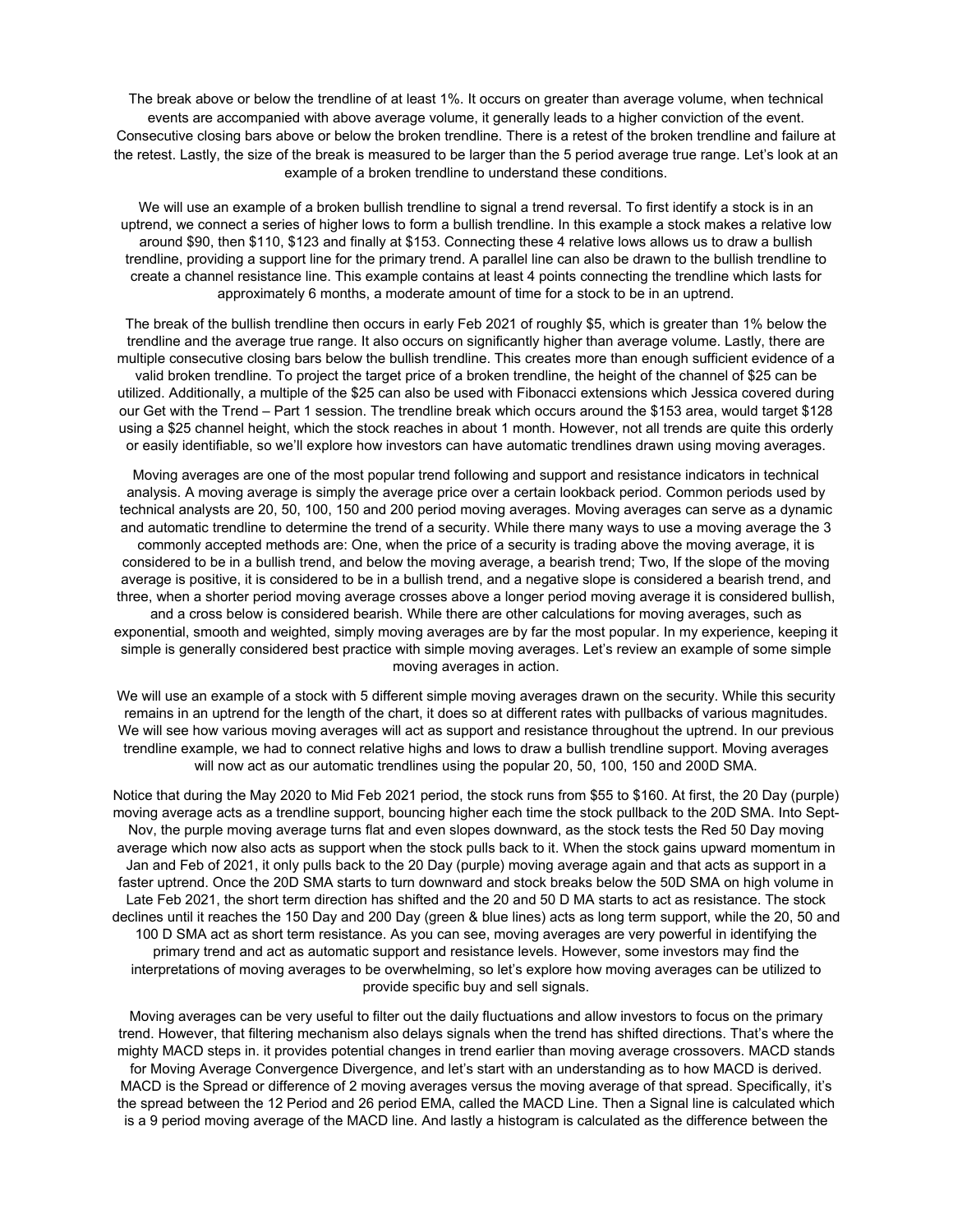MACD and Signal line. MACD can be interpreted as bullish when the histogram is positive and bearish when the histogram is negative. Additionally, divergence is a powerful tool with momentum indicators such as MACD to identify trend reversals. Let's take a look at an example of MACD in action.

As a rule of thumb in technical analysis, it is important to read the price action of the chart first. Always attempt to gain a directional view from price, and only use indicators like MACD as a confirmation of your outlook from price action. In our example, the first example of a price action trend change is when the stock breaks above its bearish trendline in March of 2019. This is confirmed by a bullish cross of MACD with the histogram turning positive, providing a bullish confirmation for this trendline break. The stock rallies from its breakout level of \$230 to \$310 when it forms a double top and MACD generates a bearish cross and turns negative, confirming the end of a trend. It is also important to understand that bearish signals within a primary bullish trend is typically used as a neutral outlook or pause in a rally rather than an outright bearish view. Lastly, in Aug of 2020, after breaking above a triple top, MACD generates another bullish cross confirming the breakout for another rally higher. With the last bearish cross in Dec of 2020, signaling the end of the bullish trend. While the MACD histogram is easy to interpretate, an alternative and powerful use of momentum indicators such as MACD is identifying the end of larger primary trends using divergence.

In the previous example, I showed that a bearish cross in MACD is typically only used to identify a pause in a bullish trend. However, MACD divergence can be utilized to identify the potential end to a larger primary trend. Divergence is a bit trickier to identify as it requires reading the price action and MACD at the same time, so let's look at an example. Divergence is measured when the price action continues in one direction, while the MACD line diverges from that direction. An example of this is when a stock makes a higher high in price, but MACD starts to exhibit lower highs. In our example, the stock triggers many Bearish Crosses on MACD during the larger primary uptrend. However, a triple peaked divergence such as this example at the end of the trend, where the stock continues to make higher highs on price, but MACD make lower highs is one of the only methods that a momentum indicator can be utilized to signal the potential end of a larger primary trend.

And last but not least let's now move onto the most popular technical indicator, the mighty RSI. RSI stands for the Relative Strength Index, not to be confused with Relative Strength, a term used to measure the performance of 2 assets relative to each other. RSI is the most popular technical indicator by analysts to measure and trade momentum.

RSI readings are between 0 and 100, but generally range between 30 and 70. Where readings are below 30 the security is considered oversold and that markets may have declined too much, a potential buying opportunity. And readings above 70 are considered overbought and that markets may have risen too much, a potential selling opportunity. However, when markets are rangebound, RSI rarely gets to these extreme levels and adjustments are sometimes necessary to those levels.

While, most investors use RSI as an indicator to determine overbought and oversold conditions, RSI can also be used to confirm a trend direction and signal an end of a larger primary trend through divergence as well. Let's look at an example of RSI and how it can used in various ways.

Similar to MACD, when we utilize RSI as an indicator, its best practice to always read the price chart first, and utilize RSI only as a confirmation of our views. In this example, when the stock's trend is not too steep, RSI will range between 30 and 70, signaling potential buying and selling opportunities. However, during strong periods of downtrends, such as Feb to April of 2020, we need to adjust the overbought thresholds lower from 70 to 60, to generate sell signals in a strong downtrend. On the other hand, during Nov 2020 to March 2021, a strong uptrend, we need to adjust oversold thresholds higher from 30 to 40 to identify oversold buying conditions during a strong uptrend. A few moving averages on a chart could be incorporated here to determine the speed of an uptrend.

However, divergence is a powerful but commonly overlooked use of momentum indicators. They are powerful tools in measuring the speed at which an asset is declining or rising. We can think of RSI as a measure of the accelerator pedal in a car. As a car is driving up the hill, RSI measures if the car is accelerating or decelerating, divergences signal a decelerating trend that may be coming to an end.

Divergence can be both positive or negative. On this chart, as the stock makes three lower lows while RSI makes higher lows from June to Oct of 2019. This is considered positive divergence and signals a potential end to a longerterm bearish trend. On the other hand, as the stock rallies from Jan to March of 2021, making higher highs while RSI fails to make higher highs. This is considered negative divergence and signals a potential end to a longer-term bullish trend.